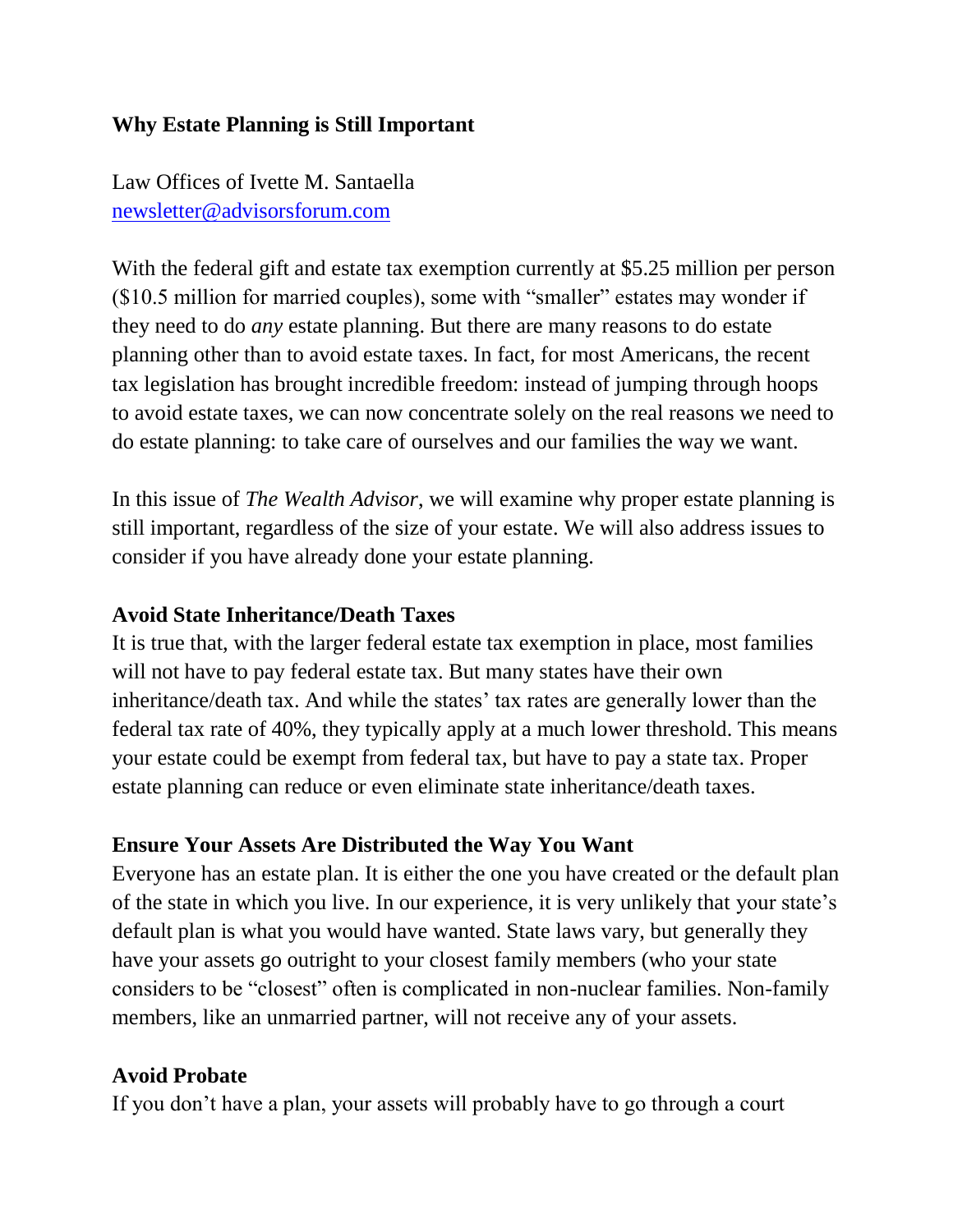process called intestate ("no will") probate. If you have a will, the assets it controls will have to go through probate before they can be fully distributed to your heirs. Probate proceedings vary from state to state, but many view the time, cost, and loss of privacy and control that come with probate as unnecessary evils that should be avoided. That is why living trusts are becoming ever more popular.

Even with a will, it is probable that not all of your assets will go through probate. Assets with a valid beneficiary designation pass outside probate to whoever you have named as beneficiary(ies) and property owned jointly with right of survivorship will automatically transfer to the survivor. But if your beneficiary or joint owner is a minor or is incapacitated when you die, the court will get involved to protect their interests. If your beneficiary or joint owner has died before or simultaneously with you or the designation/title is otherwise invalid, those assets will have to go through probate and will be distributed according to your will or, if you don't have one, the default state law.

Many older people add an adult child to the title of their assets (especially their home) as joint owner, often to avoid probate. But this can create all kinds of problems:

When you add a joint owner, you lose control:

\* Your jointly-owned assets are exposed to your joint owner's possible misuse of them;

\* You could lose part of these assets to your joint owner's creditors;

\* The assets could become part of a joint owner's divorce proceedings.

\* There could be gift and/or income tax issues.

\* It's easy to add a joint owner, but taking someone's name off the title can be difficult. If they do not agree, you could end up in court.

If you have more than one child but only name one to be joint owner with you, fluctuating values and sibling discord could cause your children to receive unbalanced/unintended inheritances.

Joint ownership does not provide any asset protection to your joint owner after you die.

# **Provide Responsibly for Minor Children or Grandchildren**

If any of your heirs are minors and you have not made an estate plan, a court will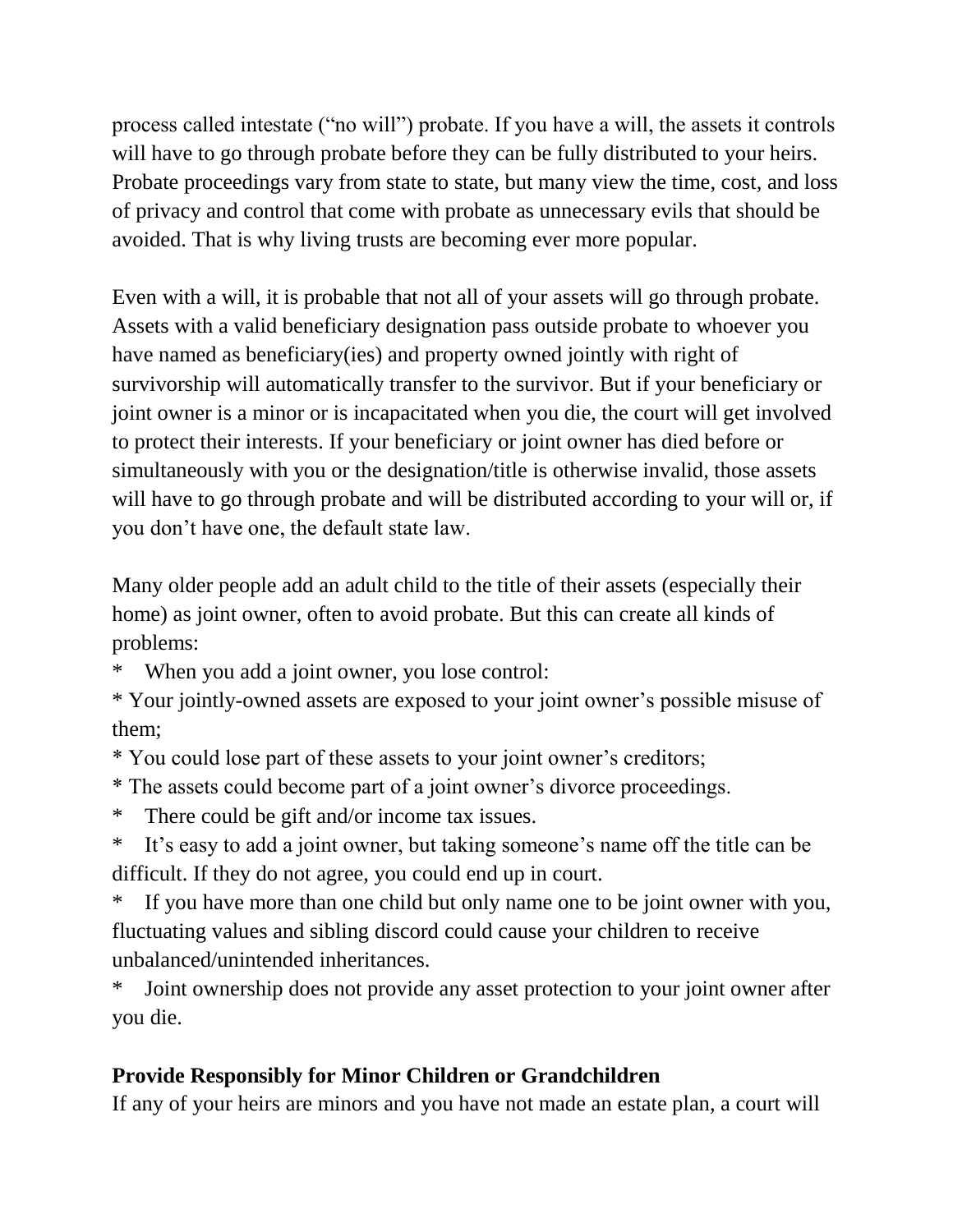control the minors' inheritances until they reach legal age (usually 18), at which point the heir will receive, in cash, whatever is left to spend as they see fit. For most eighteen year olds, that is a recipe for disaster!

In most states, a parent may nominate a guardian for minor children in a will or by a separate document. If both parents die before a child reaches legal age, the court will have to decide whether to accept the nomination or appoint someone to raise that child. If the last parent to die has made no nomination, the court will act without knowing whom the parent would have chosen.

On the other hand, establishing a trust for your children's or grandchildren's inheritance lets *you* (not some court) keep control of the inheritance, decide when each child or grandchild will receive it, determine what controls will be put in place to protect the beneficiaries' inheritance from themselves and others, and select someone you know and trust to manage it.

### **Protect Inheritances from Creditors and Predators**

Gifted or inherited assets are protected from the courts and the beneficiary's creditors, divorce proceedings and irresponsible spending *only* if they are held in a trust with proper safeguards built into it. In a trust, you can instruct your trustee to make distributions as needed to trust beneficiaries, which can include your spouse, children and grandchildren.

# **Provide for a Second Spouse** *and* **Your Children**

Planning in second or subsequent marriage is often different from planning in a first marriage. There may be *his* children, *her* children and sometimes *their* children. Each spouse probably brought assets into the marriage, and each may want those assets to go to their own children after they die. At the same time, each spouse probably would want to make sure their surviving spouse will have enough to live on.

Naming a spouse who is not the parent of all of your children as a joint owner or beneficiary of life insurance or retirement accounts can be a problem because that means your spouse will have control of the proceeds if you die first. Promises may be made now to include your children that are not your spouse's children, but that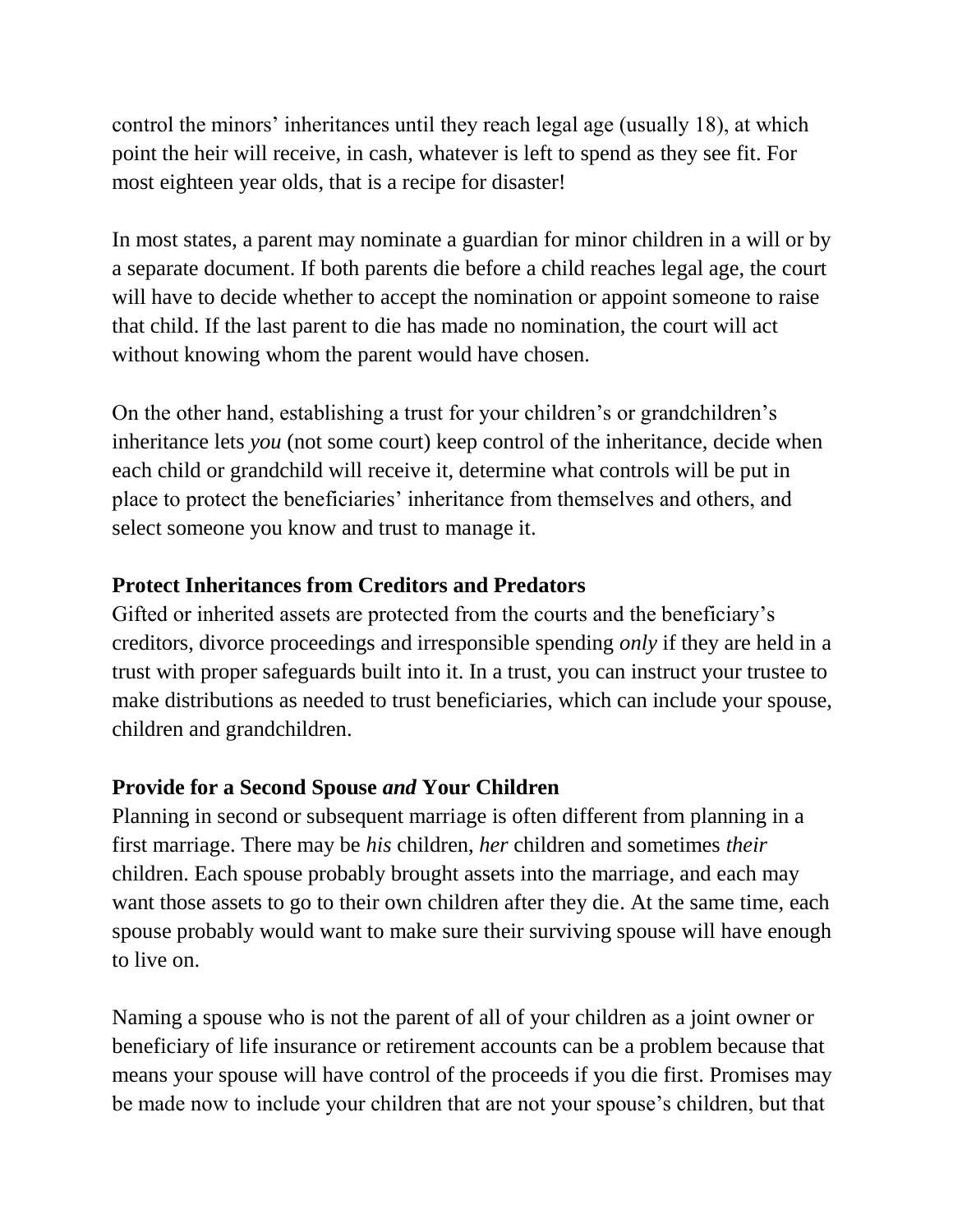may not work out if you are the "glue" holding your children and their stepparent together.

# **Provide for a Loved One with Special Needs**

You may have a spouse, child, sibling, parent or other loved one who is physically, mentally or developmentally disabled—from birth, illness, injury or even substance abuse—who may be entitled to government benefits now or in the future. Most of these benefits are available only to those with very minimal assets and income. A non-structured inheritance often disqualifies a disabled person from receiving government benefits that are needed for their care.

# **Plan for Disability**

If you can't conduct business due to mental or physical incapacity (dementia, stroke, heart attack, etc.), having a will won't help. This is because a will can only deal with what happens after you die. If there is a problem with your power of attorney, you don't have one, or someone (like a bank) that has your assets will not accept it, a probate court will have to appoint a guardian to manage those assets for you. Then a court, not your family, will control how your assets are used to care for you. That will continue until you die or recover. The guardianship process is public and can be expensive, embarrassing, time consuming and difficult to end. It does not replace probate at death, so your family could have to go through the probate court twice.

Health care documents are critical. You need to give someone the power to make health care decisions for you if you are unable to make them for yourself. A living will can speak for you if you are unable and tell your doctors whether you want to be kept alive in a vegetative state or allowed to die. Federal and state laws control to whom your doctors can disclose your medical situation in the absence of your written direction, so you need to give those directions while you are able.

Finally, the exorbitant costs of long-term care, most of which are not covered by health insurance or Medicare, can wipe out a lifetime of savings. Consider longterm care insurance to protect your assets.

# **Protect Your Business and Other Assets**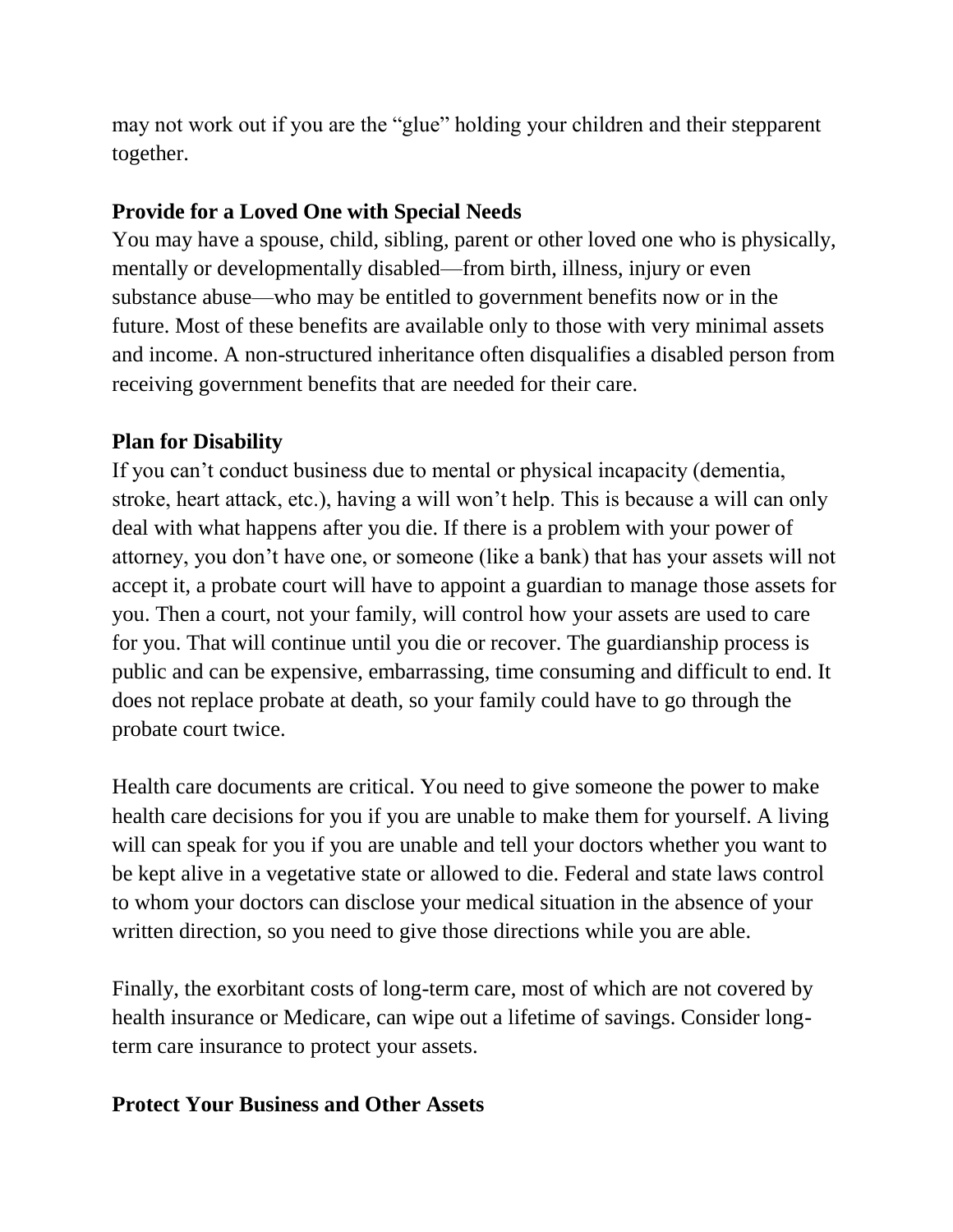Those in high-litigation-risk fields like construction, medicine, law and real estate must be concerned about protecting their assets from lawsuits. All business owners need to plan for what will happen to their business when they can no longer manage it due to incapacity, retirement or death.

# **Make Meaningful Charitable Gifts**

If you want some or all of your assets to go to a favorite charitable, religious or educational organization, you must include this in your estate planning. Without a valid will or trust, your assets will be distributed by state law—and no charity will be among your beneficiaries.

# **Pass Down Your Values to Future Generations**

For many people, passing along their accumulated intellectual, spiritual, and human wealth to the next generation is just as important as passing along their accumulated financial wealth and business. Most people take the time to pass along their values and human wealth. Many fail to pass along their financial wealth and plan for their businesses. Don't be part of the more than 90% of family businesses that fail to survive to the third generation. Take the time to plan how you leave assets to your family, and that will let them know how much you care about them. It is another way to convey your values.

If you have young children, you can select someone who shares your views to manage their inheritance, and you can provide a letter of instruction to your chosen guardian with your views on the care of your children. Grandparents can provide for private or religious education. Even end-of-life and funeral/burial instructions can be personal and convey your values. We can help you with other ways to pass on your accumulated intellectual, spiritual, and human wealth, too. Final gifts to your church or synagogue, university, hospital or other favorite cause will let your family know that giving is important to you.

# **Conclusion**

There are even more reasons than these to do estate planning, even when avoiding estate and inheritance taxes is not a concern. And with the federal exemption so high, most of us are free to plan our estates the way we want without having to jump through hoops to avoid federal estate taxes.